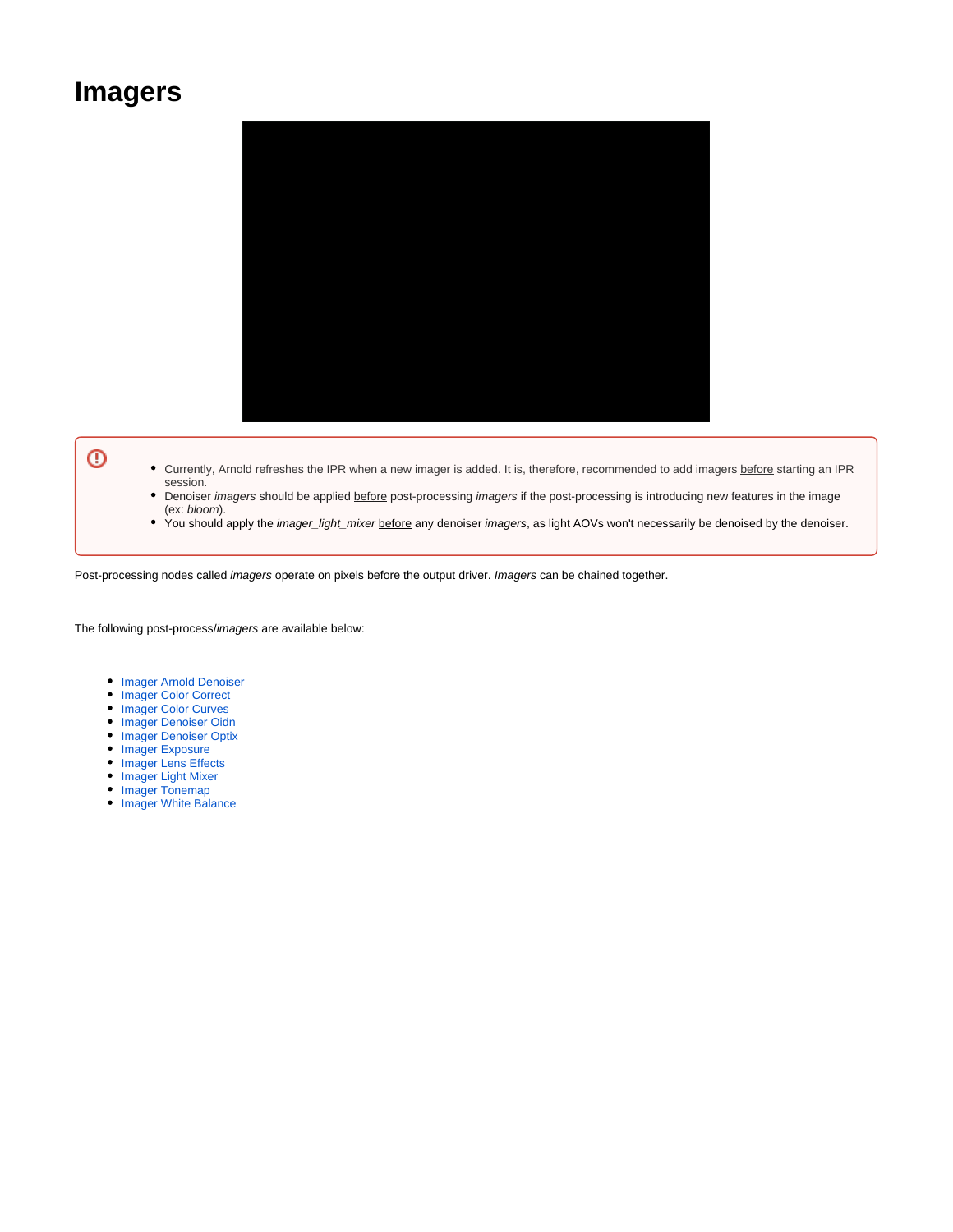

**Minimal example setup to use imagers**



Imagers can be created using **Material**, **NetworkMaterial**, or **NetworkMaterialCreate**, and the new imager (**arnoldImager** in case of NetworkMaterialCreate) terminal.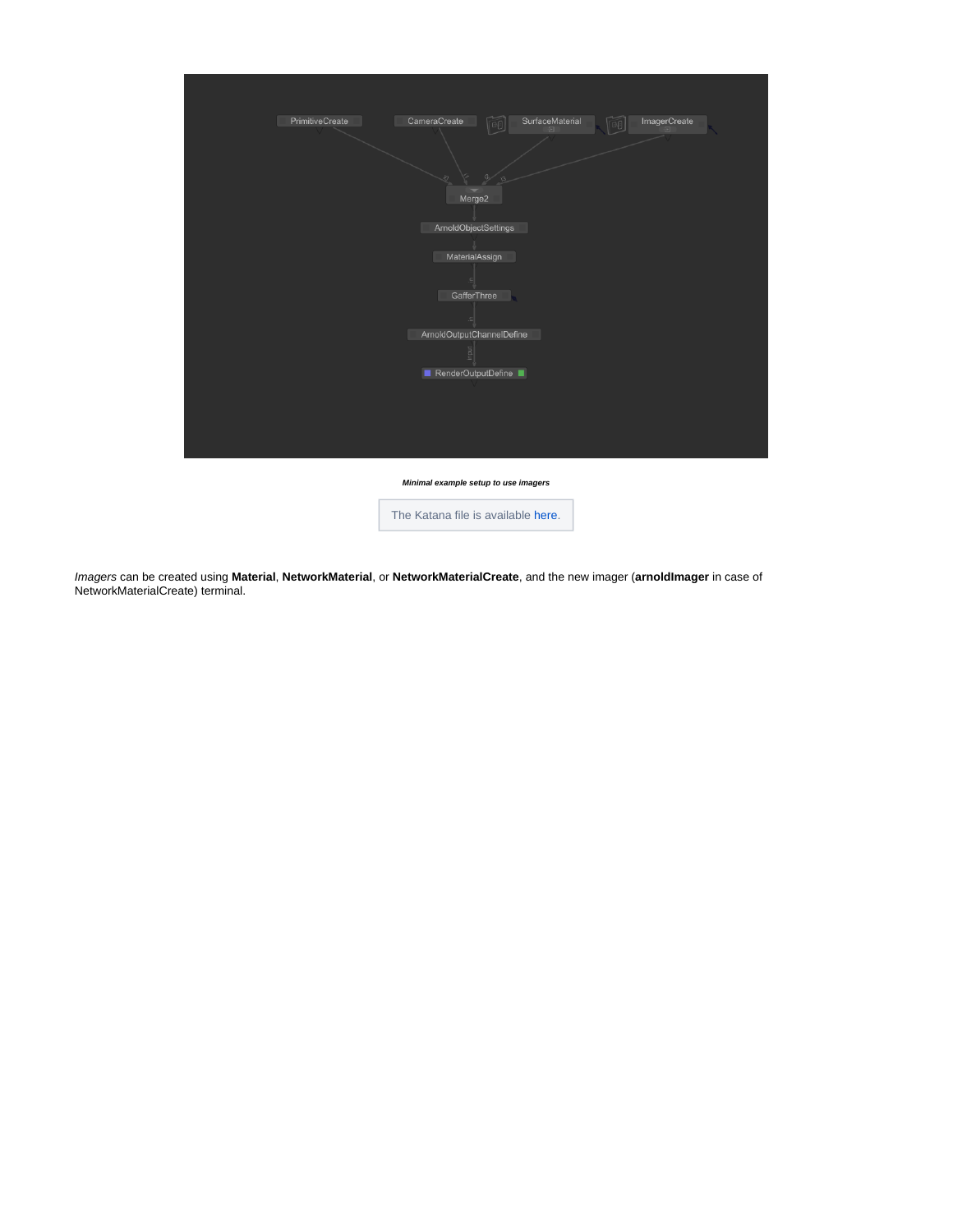

**imager\_exposure -> arnoldImager**

The Katana file is available [here](https://docs.arnoldrenderer.com/download/attachments/139591774/imager_creation.katana?version=1&modificationDate=1620901605000&api=v2).

To use an imager, connect the resulting **material** location to **ArnoldOutputChannelDefine** by using **driverParameters**/**input**.

| To learn more about channel definitions, click here. |  |
|------------------------------------------------------|--|
|------------------------------------------------------|--|

| driverParameters                       |                                |
|----------------------------------------|--------------------------------|
| input                                  | /root/materials/ImagerMaterial |
| enable                                 | $\lvert \xi \rvert$            |
| layer selection                        | $\ast$                         |
| filename                               | output.exr                     |
| compression<br>$\circ$                 | $\frac{1}{2}$ zip              |
| half precision<br>$\circledcirc$       | $\delta$                       |
| tiled<br>$\Box$                        | $5\sqrt{ }$                    |
| color space<br>$\circ$                 | auto                           |
| preserve_layer_name                    | $\left\lvert \xi \right\rvert$ |
| autocrop<br>$\circ$                    | $\left  \delta \right $        |
| append<br>$\circ$                      | $\bullet$                      |
| $\blacktriangledown$ custom_attributes | Add                            |

**Set the material to the driver's input parameter**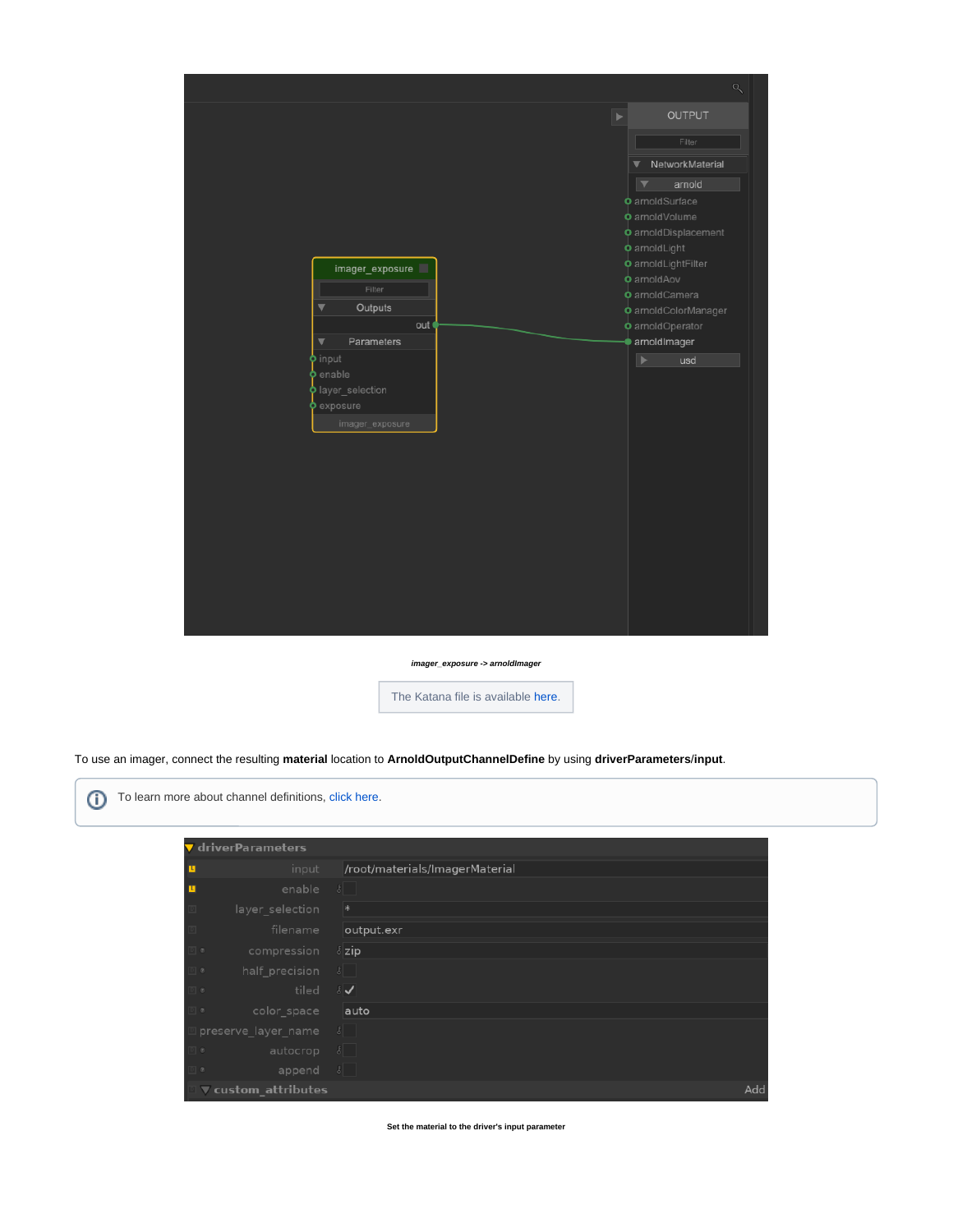Imagers can be chained together by using the **input** parameter on each imager. When imagers are chained together, the imager at the **end of the chain** is executed **first**, and the imager **connected to the terminal** is executed **last**.

- ℗
- Denoiser imagers should be applied before post-processing imagers if the post-processing is introducing new features in the image (ex: bloom).



**Chain imagers together using the input parameter.**

The Katana file is available [here](https://docs.arnoldrenderer.com/download/attachments/139591774/imager_chaining.katana?version=1&modificationDate=1620902077000&api=v2).

Putting it all together, we are chaining 3 imagers:

- *•* [imager\\_denoiser\\_optix](https://docs.arnoldrenderer.com/display/A5NodeRef/imager_denoiser_optix) comes first to denoise the image.
- **[imager\\_exposure](https://docs.arnoldrenderer.com/display/A5NodeRef/imager_exposure)** comes next to lighten up the image.
- **[imager\\_lens\\_effects](https://docs.arnoldrenderer.com/display/A5NodeRef/imager_lens_effects)** comes last to add a bit of bloom.